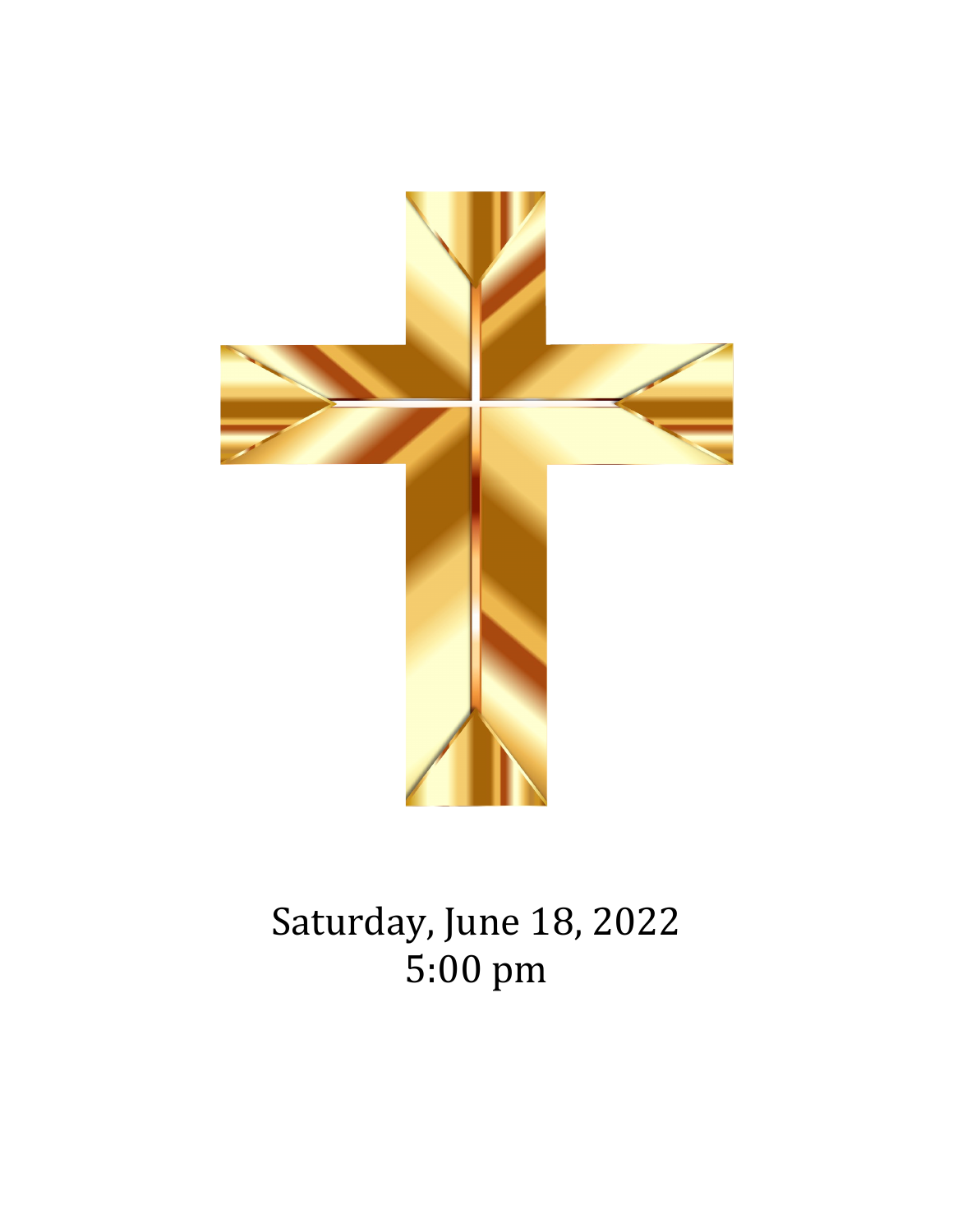### **WELCOME**

## **GATHERING\_\_\_\_\_\_\_\_\_\_\_\_\_\_\_\_\_\_\_\_\_\_\_\_\_\_**

*The Holy Spirit calls us together as the people of God.* 

God, as we gather together to worship you, we stand in awe of your creation.

**We see you in the rising and setting of the sun. We see you in the moon and the stars of the night sky. Your creative presence is all around us.**

We see you in the beasts of the field, the birds of the air and the creatures of the sea.

**From the flowers of the valley to the mountaintops in the sky,**

We see your beauty all over the earth.

**Let us worship you for who you are our creator and sustainer.**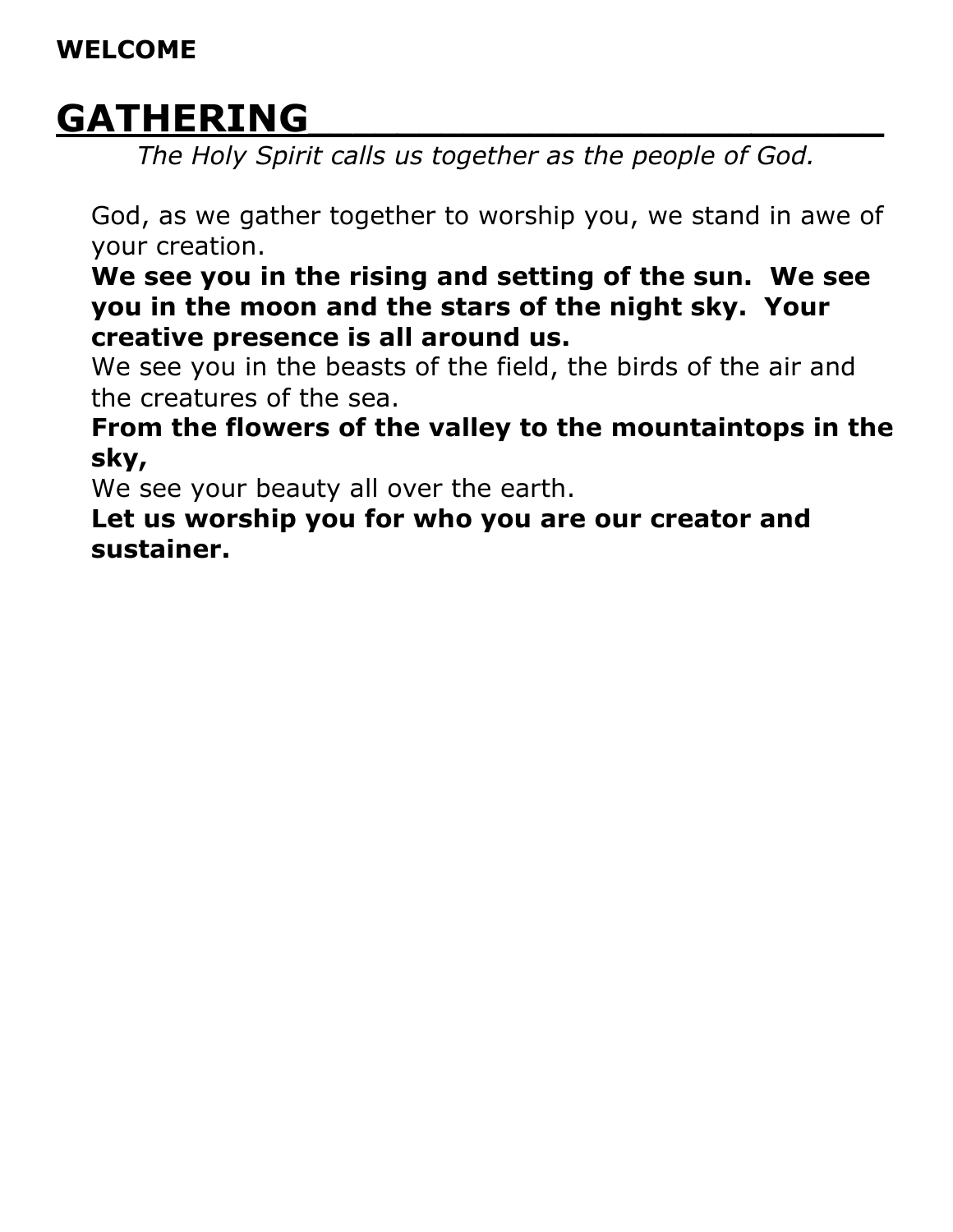**SONG 1 –** GATHER US IN

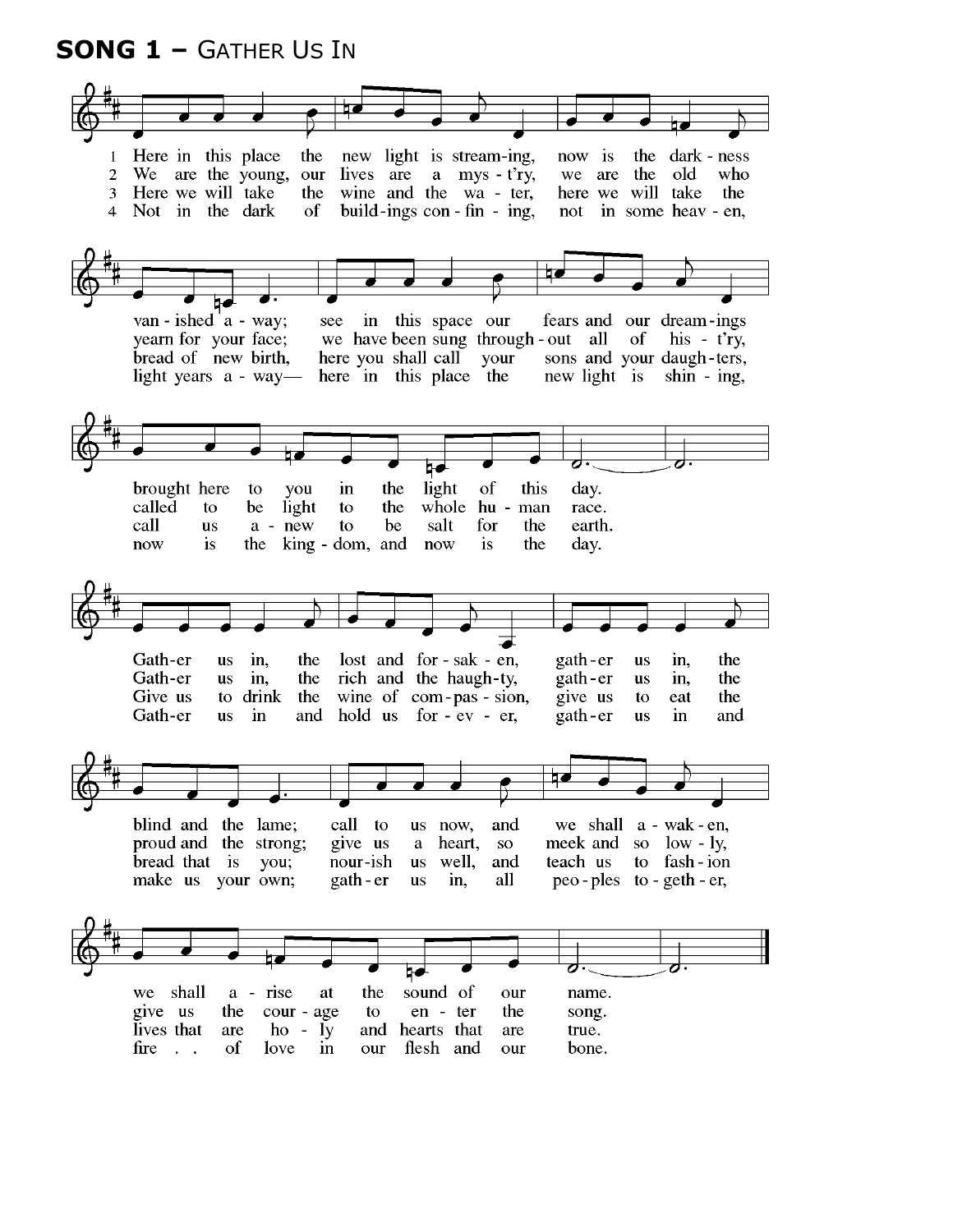### **CONFESSION & FORGIVENESS**

Though God's creation dazzles us with all of its wonder, we have not always done our part to be good stewards of it. Let us confess before God the times we have missed the mark when it comes to our own lives as well as caring for creation.

**God, we come to you today acknowledging that things are broken. Creation is broken. Relationships are broken. We are broken. But in the same breath we know that you make all things new. Today we pray that your presence would be felt in our brokenness. We ask that through your grace all of creation would once again be made whole. Amen.**

Hear the great news today; the life, death, and resurrection of Christ covers all our iniquities. Just as quickly as our sins were offered up, they have been forgiven. Thanks be to God!

## **SHARING OF THE PEACE OF CHRIST**

The peace of the Lord be with you always. **And also with you.** 

# **WORD\_\_\_\_\_\_\_\_\_\_\_\_\_\_\_\_\_\_\_\_\_\_\_\_\_\_\_\_\_\_\_**

*God speaks to us in scripture reading, preaching, and song.*

### **READINGS**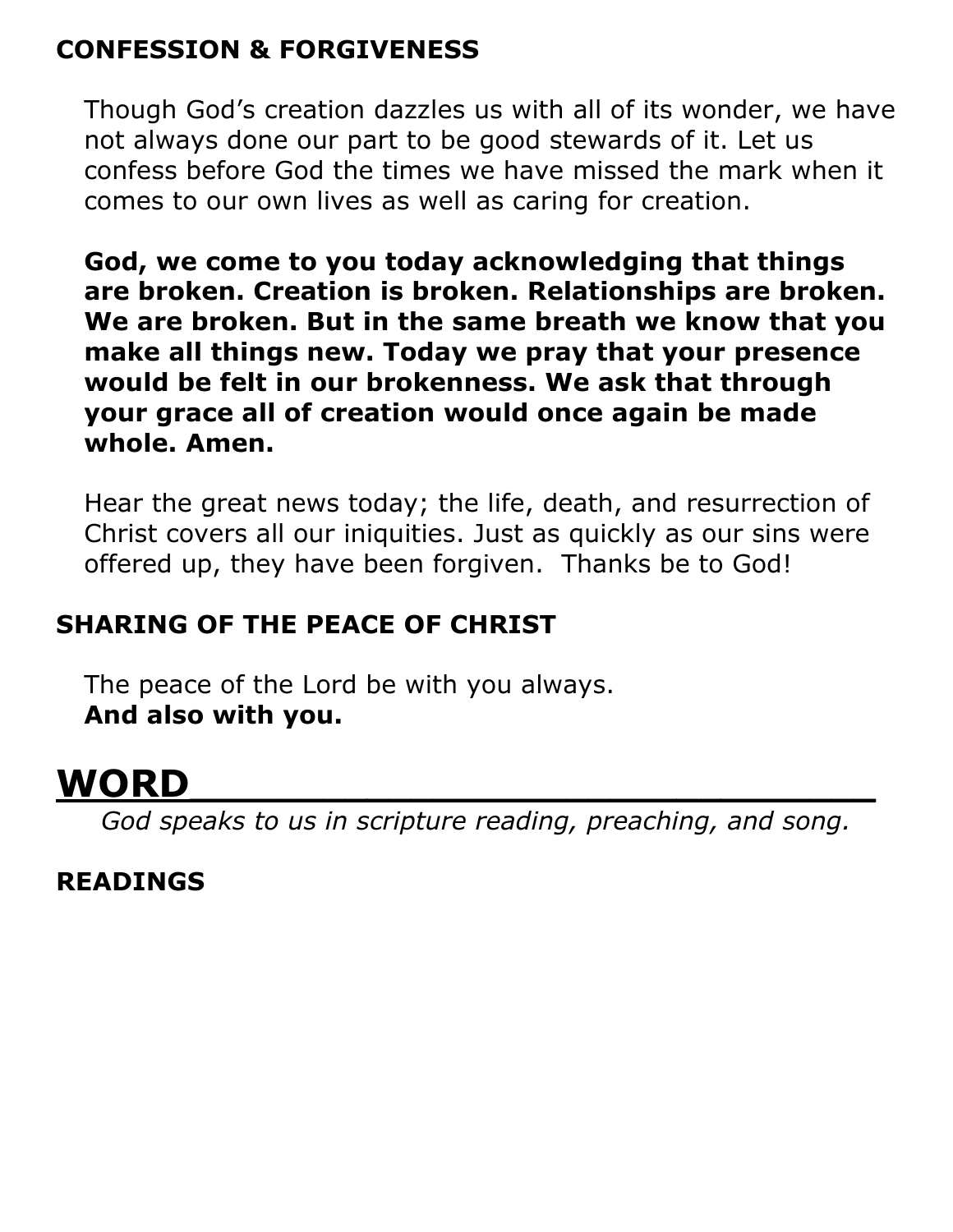## **SONG 2** (SING TWICE)

Score

# Less of Me

Taize

Chase A. Upchurch Lyrics inspired from John 3:30





### **HOMILY**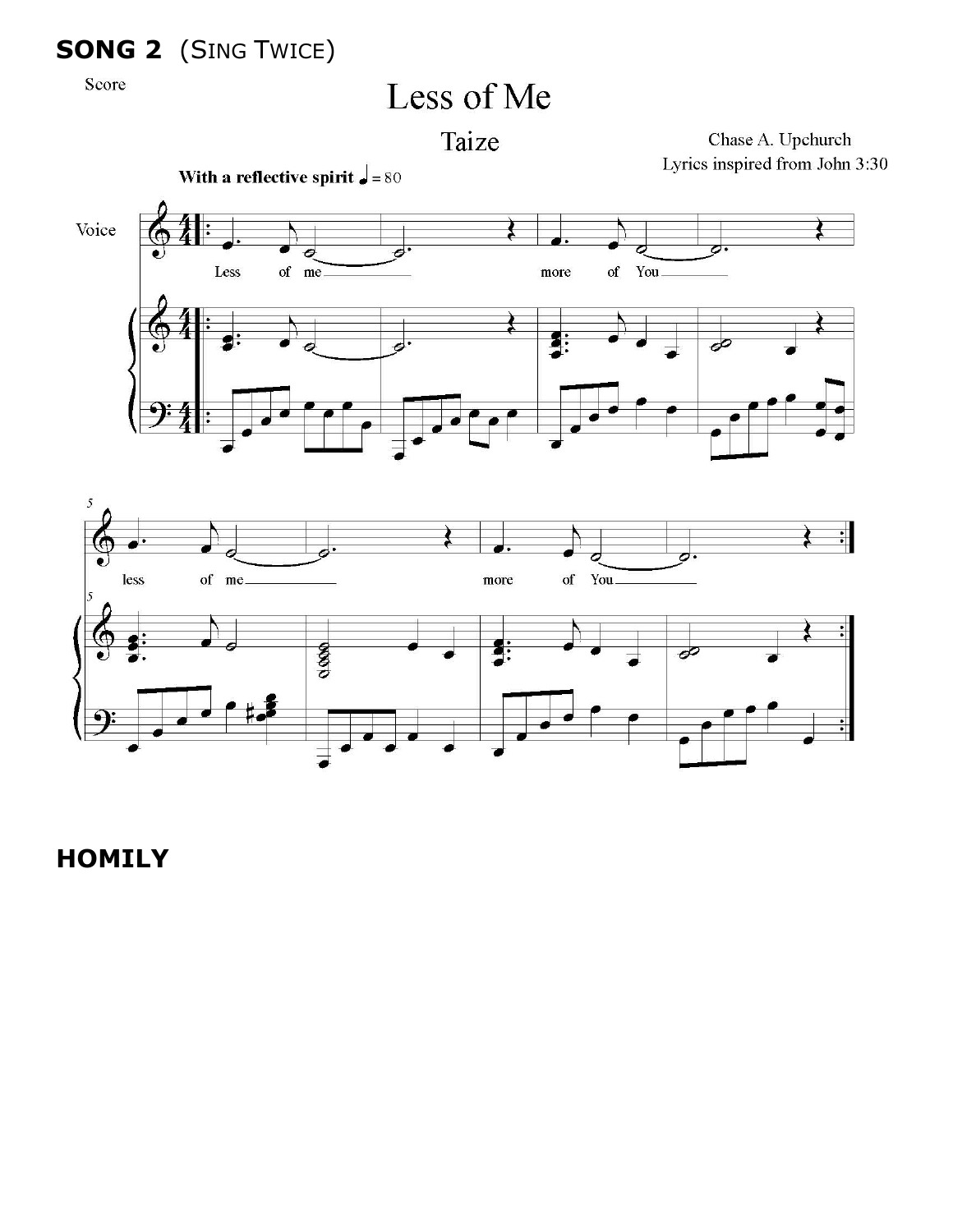**SONG 3 -** PRAISE THE ONE WHO BREAKS THE DARKNESS

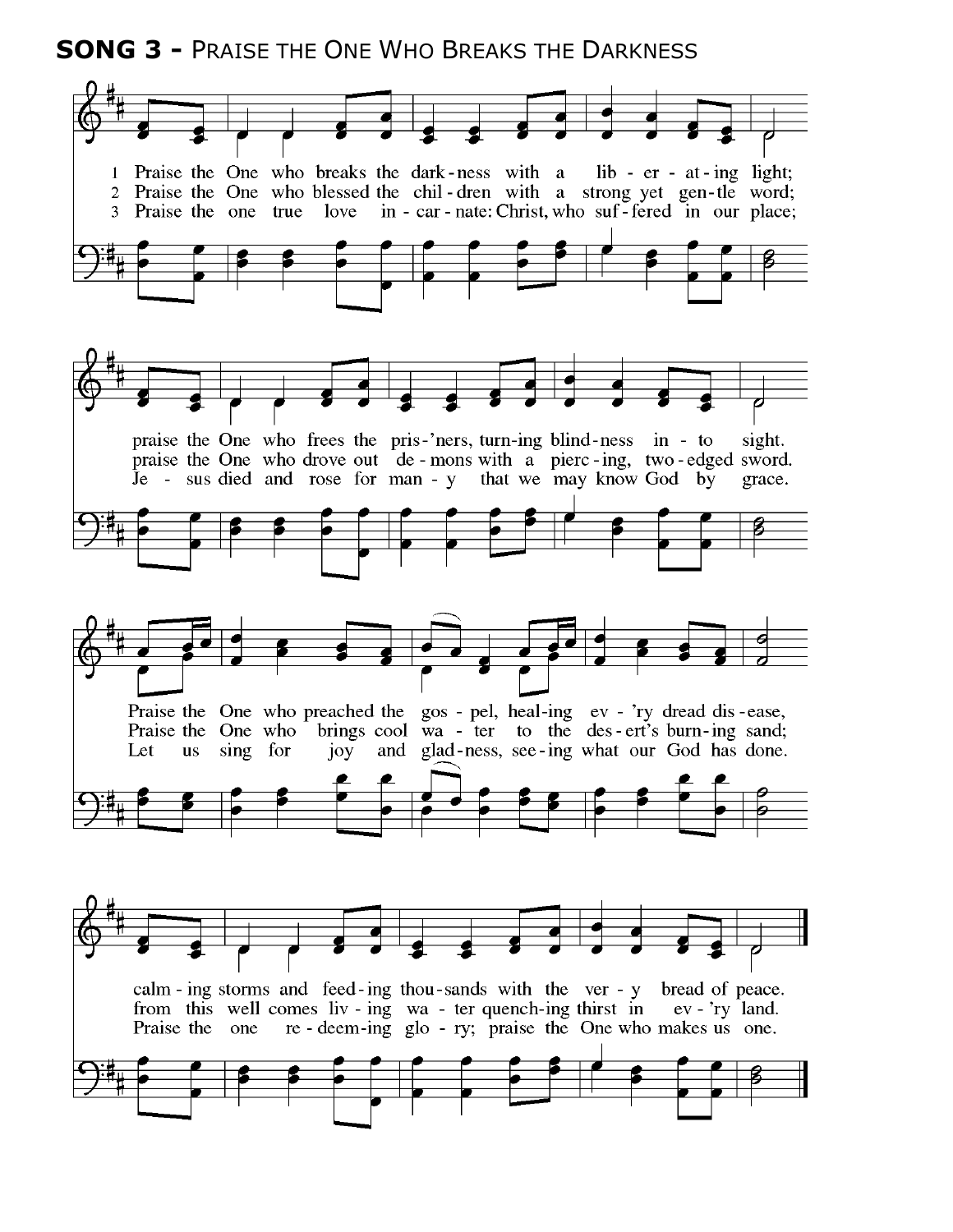### **PRAYERS**

God of grace, **hear our prayer.**

God of every time and place…into your holy keeping. **Amen.** 

## **MEAL\_\_\_\_\_\_\_\_\_\_\_\_\_\_\_\_\_\_\_\_\_\_\_\_\_\_\_\_\_\_\_**

*God feeds us with the presence of Jesus Christ.*

### **OFFERING**

As evident through all of creation, God has freely given to us.

Each week we worship through our giving of what God has first given us. Scan the QR code to give or place your offering in the box as you leave.



### **OFFERING PRAYER**

God of abundance: **you have set before us a plentiful harvest. As we feast on your goodness, strengthen us to labor in your field, and equip us to bear fruit for the good of all, in the name of Jesus. Amen.**

### **COMMUNION LITANY**

Welcome to the celebration! God supplies for our every need and gives us this meal to share.

**God, we thank you for the bread of eternal life.** 

We come to the table, acknowledging our shortcomings and our need to experience your presence in bread and wine. **God, we thank you for the bread of eternal life.**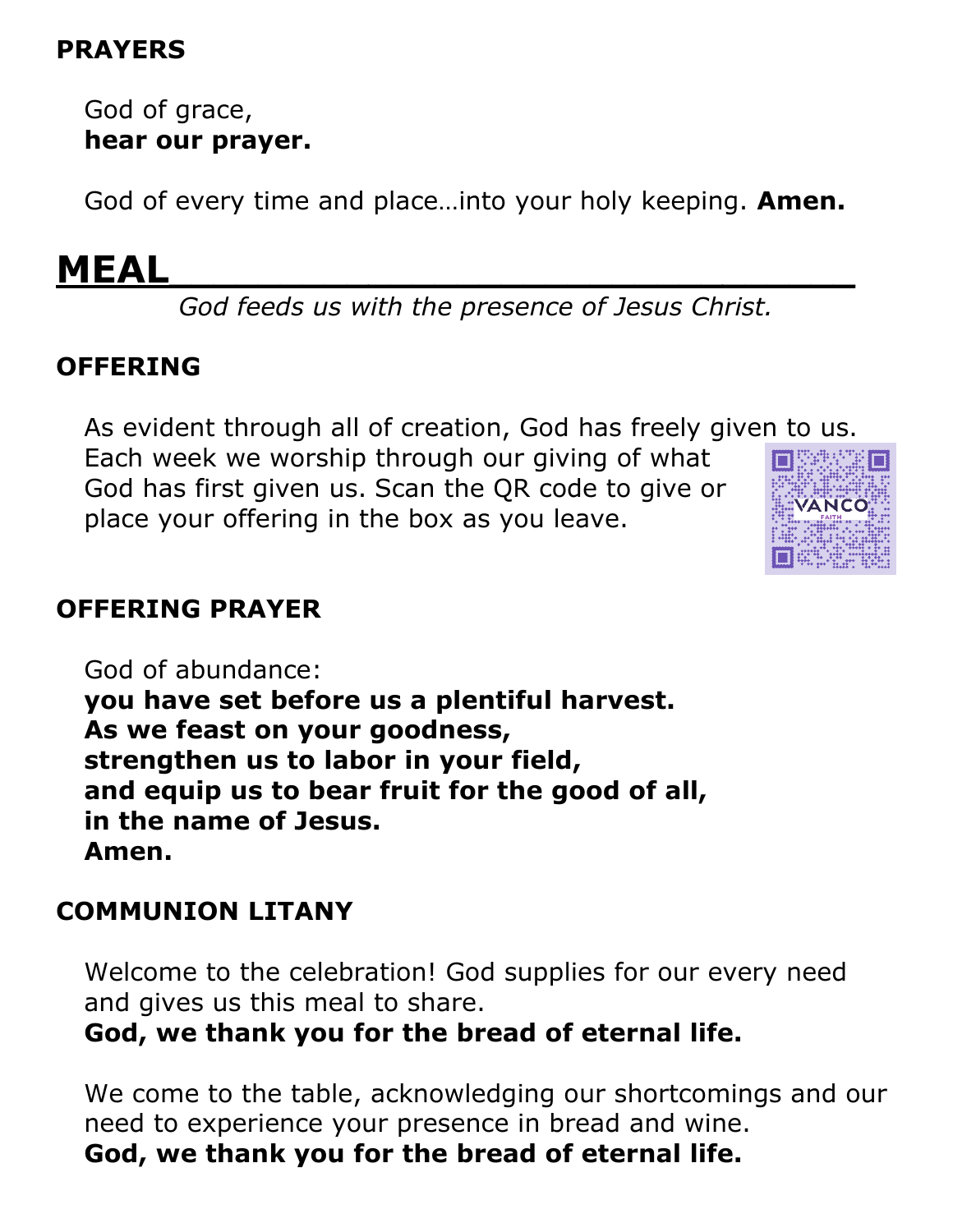While Jesus and his disciples were eating, Jesus took a loaf of bread, and after blessing it he broke it, gave it to them, and said, 'Take; this is my body.' Then he took a cup, and after giving thanks he gave it to them, and all of them drank from it. He said to them, 'This is my blood of the covenant, which is poured out for many.' **Amen.** 

## **LORD'S PRAYER**

Gathered into one by the Holy Spirit, let us pray as Jesus taught us:

**Our Father in heaven, hallowed be your name, your kingdom come, your will be done, on earth as in heaven. Give us today our daily bread. Forgive us our sins as we forgive those who sin against us. Save us from the time of trial and deliver us from evil. For the kingdom, the power, and the glory are yours, now and forever. Amen.** 

### **DISTRIBUTION OF THE SACRAMENT**

**SPECIAL MUSIC**

**PRAYER** 

## $SENDING$

*God blesses us and sends us in mission to the world.* 

### **BLESSING**

God of creation, send us out as people who seek to honor you in all that we do, who look for you in creation, and who take care of that creation, in the name of our Creator, Redeemer, and Sustainer

#### **Amen.**